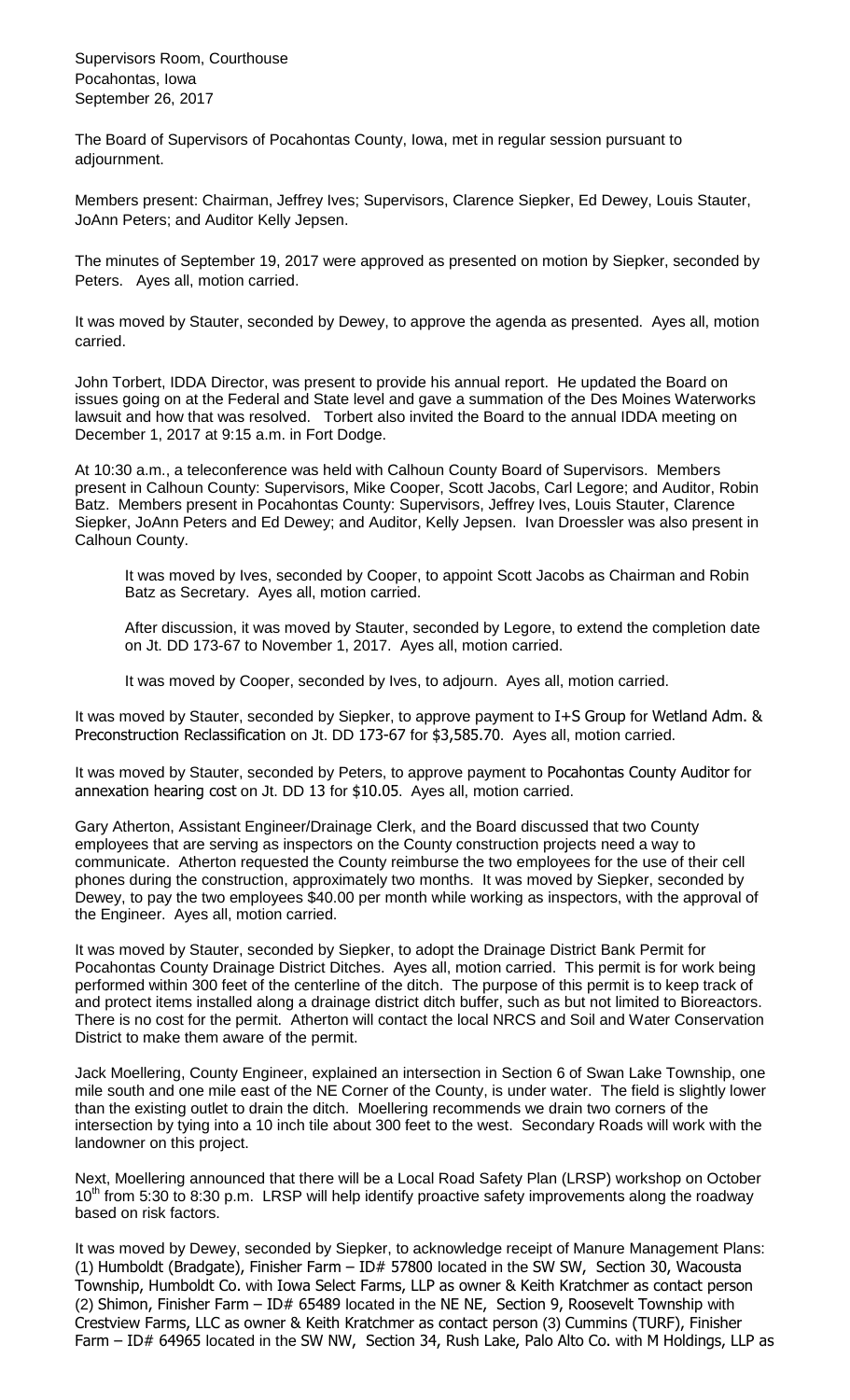owner & Keith Kratchmer as contact person (4) Farm 124-Lampe B – ID# 61613 located in the SE NE, Section 15, Cummins Township with New Fashion Pork as owner & Sarah Withers as contact person. Ayes all, motion carried.

Jepsen informed the Board that the Board of Supervisors' Compensation Board representatives expired June 30, 2017 and there is a position on the Airport Zoning Board that has also expired. Jepsen will put it on next week's agenda.

The Board and Jepsen discussed the claims from Scott Technologies & Telecom. Jepsen spoke with STT about concerns she had with their bills specifically the labor charge. After reviewing all the charges, Jepsen recommended not paying the labor on invoice #17088. The Board supported that decision.

| The following claims were audited:             |                                              |                   |                              |
|------------------------------------------------|----------------------------------------------|-------------------|------------------------------|
| Henry Adkins                                   | School Election Exp                          | 3054.62           | 1                            |
| E Ahlrichs                                     | Mileage                                      | 187.50            | $\mathbf{1}$                 |
| Alliant Energy                                 | Utilities                                    | 79.36             | $\mathbf{1}$                 |
| AP Air Inc                                     | Parts                                        | 45.00             | $\mathbf{1}$                 |
| G Atherton<br>Auto-Jet Muffler                 | Phone/Mileage REMB                           | 525.94<br>1028.83 | $\mathbf{1}$<br>$\mathbf{1}$ |
| Client                                         | Supplies<br>Mileage, outside assistan        | 109.00            | $\mathbf{1}$                 |
| N Betten                                       | Mileage                                      | 310.00            | $\mathbf{1}$                 |
| M Bierl                                        | Mileage                                      | 55.00             | $\mathbf{1}$                 |
| <b>B</b> H Energy                              | Gas                                          | 31.39             | $\mathbf{1}$                 |
| <b>B</b> H Energy                              | Gas/Pocahontas                               | 32.40             | $\mathbf{1}$                 |
| <b>B</b> H Energy                              | Natural gas                                  | 64.27             | $\mathbf{1}$                 |
| C Boeckholt                                    | PEO                                          | 120.25            | 1                            |
| P Boughey                                      | PEO                                          | 128.75            | $\mathbf{1}$                 |
| S Cash                                         | Mileage                                      | 171.50            | 1                            |
| CenturyLink                                    | Phone                                        | 107.68            | $\mathbf{1}$                 |
| D Cirks<br>Clarion Distib                      | Phone REIM<br>Cust Sup                       | 200.00<br>359.00  | 1<br>1                       |
| Cody Aden                                      | Well Rehab                                   | 1000.00           | $\mathbf{1}$                 |
| J Conlin                                       | Mileage                                      | 435.00            | 1                            |
| Counsel                                        | Copier Exp                                   | 144.65            | $\mathbf{1}$                 |
| 0 Cressler                                     | Keys                                         | 20.00             | $\mathbf{1}$                 |
| 0 Cressler                                     | Mileage, meals                               | 172.21            | 1                            |
| Diamond Mowers Inc.                            | Teeth                                        | 497.11            | 1                            |
| Doolittle Oil                                  | Supplies                                     | 454.99            | $\mathbf{1}$                 |
| C Dreith                                       | PEO.                                         | 83.25             | $\mathbf{1}$                 |
| Electronic Eng                                 | Sheriff vehicle radio                        | 185.09            | $\mathbf{1}$                 |
| Electronic Special                             | Plover Fire 2 radios                         | 658.49            | 1                            |
| Electronic Special<br>Farm & Home              | Sheriff Mic's<br>Lights, wiring, caulk       | 169.21<br>60.42   | 1<br>1                       |
| Farm & Home                                    | Supplies                                     | 47.92             | $\mathbf{1}$                 |
| D Feistner                                     | Copy Machine Reimb                           | 129.45            | 1                            |
| J Ferguson                                     | Reimburse Steel Toe Boots                    | 145.47            | $\mathbf{1}$                 |
| Genesis                                        | Janitorial                                   | 750.00            | 1                            |
| GSK Financial                                  | Vaccine                                      | 386.08            | $\mathbf{1}$                 |
| D Gordon                                       | PEO                                          | 169.50            | 1                            |
| Kelsey E Hall                                  | Election mileage                             | 55.00             | 1                            |
| E Hallberg                                     | PEO                                          | 110.50            | 1                            |
| Hallett Materials                              | Supplies                                     | 8393.76           | $\mathbf{1}$<br>1            |
| C Harmon<br>City-Havelock                      | Mileage-BOH<br>RUT/FTM Havelock              | 20.00<br>941.03   | 1                            |
| HiWay Truck                                    | Lenses-mobile comm                           | 117.00            | 1                            |
| HiWay Truck                                    | Supplies                                     | 41.81             | 1                            |
| C Hoffman                                      | PEO                                          | 87.75             | $\mathbf{1}$                 |
| K Hoffman                                      | Flag Pole & Light                            | 475.00            | $\mathbf{1}$                 |
| Patricia Holtapp                               | PEO                                          | 13.50             | 1                            |
| HyVee AR                                       | Prisoner Medical                             | 18.99             | $\mathbf{1}$                 |
| IA DOT                                         | Services                                     | 176.49            | $\,1\,$                      |
| IA Lakes Elec                                  | Electricity                                  | 599.00            | $\mathbf{1}$                 |
| IA Lakes Elec<br>IA Nat Heritage               | Tower Rental                                 | 54.04<br>17671.90 | $\mathbf{1}$<br>$\mathbf{1}$ |
| ISPD                                           | Land Purchase-Post proper<br>Juv Ct Ex       | 1112.00           | $\mathbf{1}$                 |
| ISU                                            | Training                                     | 225.00            | $\mathbf{1}$                 |
| IA Workforce                                   | 3rd Qtr Unemp Tax                            | 550.08            | $\mathbf{1}$                 |
| ILEA                                           | Services                                     | 200.00            | $1\,$                        |
| Intoximeters                                   | Supplies                                     | 395.00            | $\mathbf{1}$                 |
| Jacks OK Tire                                  | Tires/Parts                                  | 2059.28           | $1\,$                        |
| K Jepsen                                       | Mileage, travel exp                          | 143.31            | $\mathbf 1$                  |
| R Jergens                                      | Meals                                        | 32.90             | $1\,$                        |
| Jim Hawk Truck                                 | parts                                        | 220.00            | $\mathbf{1}$                 |
| K Johnson                                      | PEO                                          | 144.50            | $\mathbf{1}$                 |
| <b>B</b> Larsen<br>Laurens Golf & Country Club | Reimb for meals<br>ICCC Career Academy Lunch | 23.65<br>145.00   | 1<br>$\mathbf{1}$            |
| M Lenz                                         | PEO                                          | 127.00            | 1                            |
| A Levene                                       | PEO                                          | 110.50            | $\mathbf{1}$                 |
| Machine Shop                                   | Drill Bit Set                                | 172.76            | 1                            |
| Machine Shop                                   | Pipes and Fittings                           | 243.59            | $\mathbf{1}$                 |
| Machine Shop                                   | Seal                                         | 14.28             | 1                            |
| Machine Shop                                   | Tips and hose                                | 105.07            | $\mathbf{1}$                 |
| Martin Marietta                                | Road Aggregate                               | 715.25            | $\mathbf{1}$                 |
| Mathy Construction Company                     | C-26 HMA overlay                             | 113837.12         | $\mathbf{1}$                 |
| Matt's Tire Ser                                | Tires/Repair                                 | 153.00            | $\mathbf{1}$                 |
| McKesson Medical<br>MidAmeri Energy            | Vaccine<br>Electricity                       | 993.42<br>207.19  | $\mathbf{1}$<br>1            |
| MidAmeri Energy                                | Palmer int lts                               | 64.85             | 1                            |
| MidAmeri Energy                                | Palmer/elec                                  | 25.08             | 1                            |
| Murphy Tractor                                 | Parts                                        | 1435.92           | 1                            |
| Napa                                           | plug                                         | 1.29              | 1                            |
| Karen L Norine                                 | Election mileage                             | 29.90             | 1                            |
| Northland Prod                                 | Supplies                                     | 208.95            | $\mathbf{1}$                 |
| NW Comm                                        | Phone                                        | 1756.64           | 1                            |
| NW IA Youth Emerg                              | Shelter Ser                                  | 1497.00           | $\,1\,$                      |